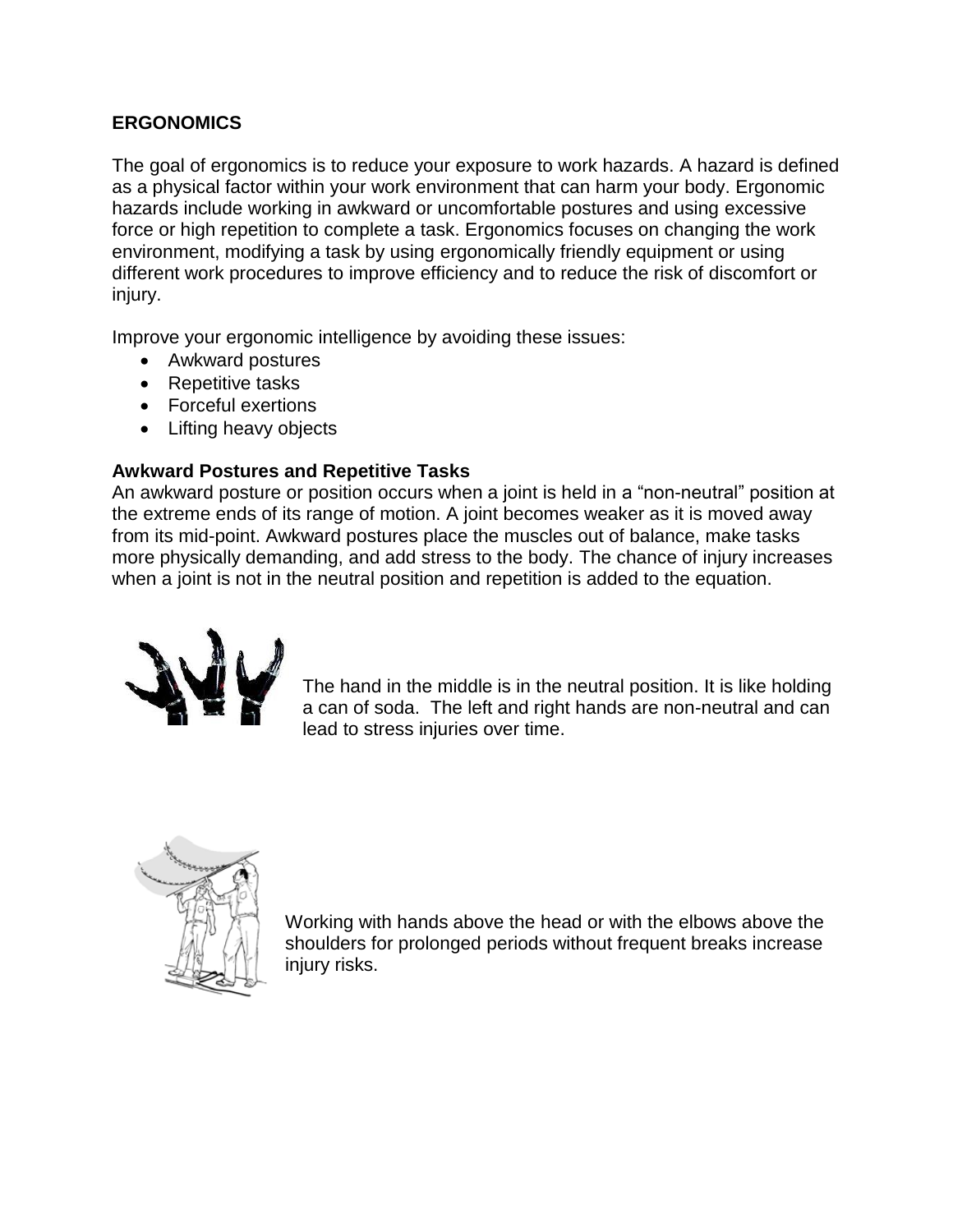

Working with the neck bent more than 45° without support or frequent posture changes for prolonged periods increase injury risks.



Squatting or kneeling to work repetitively or for prolonged periods increase injury risks

## **Forceful Exertions**

Force is defined as exerting effort to accomplish something. Shop, custodial, and landscape work involves various types of force, including high hand forces, contact pressure, and high force associated with lifting and carrying tasks. It is vital that you are able to identify and protect yourself against these hazards to avoid injury.



Grabbing and pinching objects repeatedly can lead to injury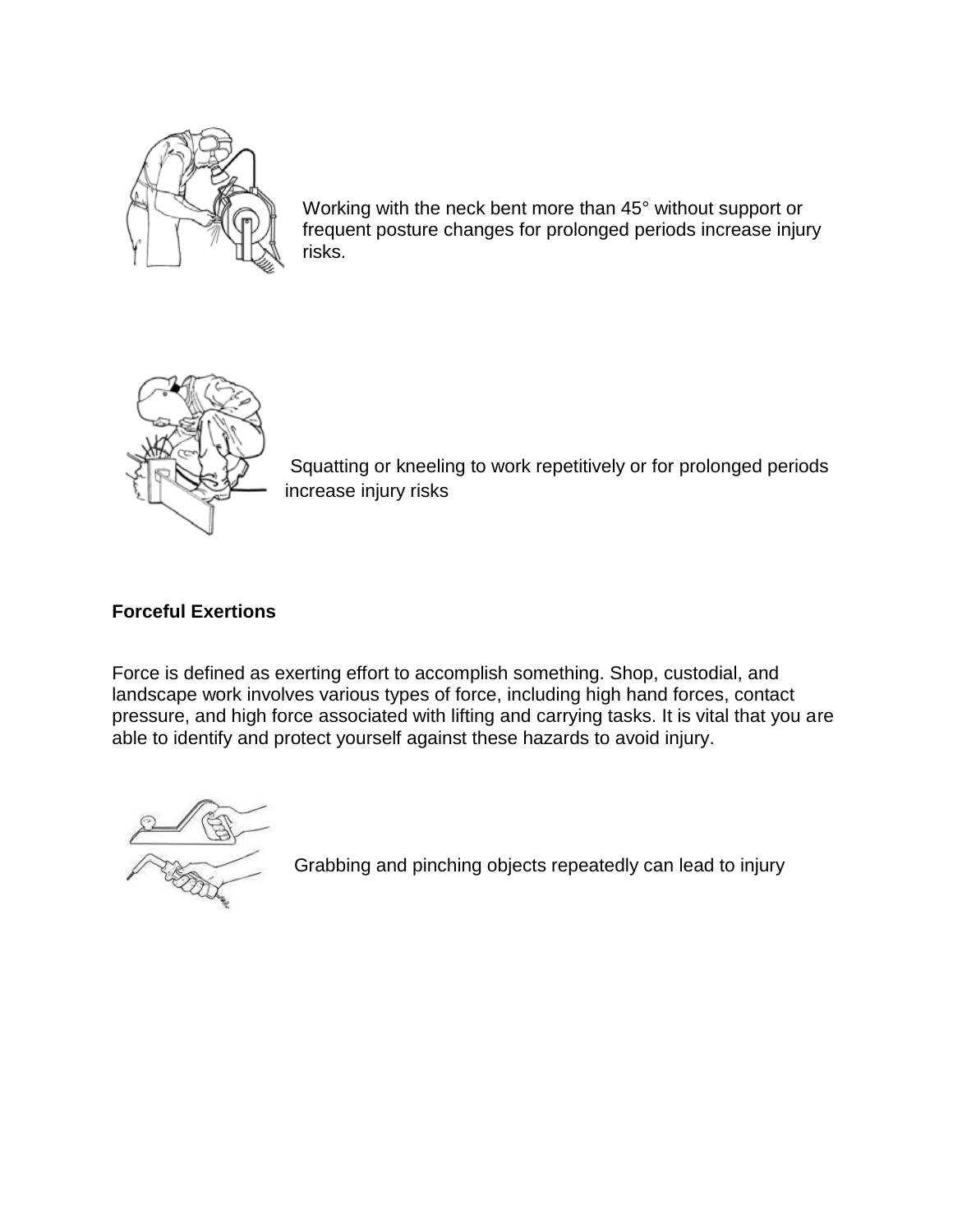

Using your hands or other body parts as a hammer to strike objects into place will cause injury.



Labor intensive tasks also open the door for ergonomic injury.

## **Common OPF tasks that cause Ergonomic injuries:**

- Mopping, sweeping, dusting, cleaning, scrubbing, vacuuming
- Use of power equipment and tools (line trimmers, mowers, drills)
- Keyboarding
- Use of hand tools (saws, screw drivers, pruners, pliers)
- Above head work (dusting, wiring, installations)
- Lifting and carrying
- Shoveling debris

### **Injury Prevention:**

- Select tools with smooth, non-slippery, padded handles. Avoid tools with finger grooves, hard plastic handles, sharp edges, small or large diameter handles.
- Avoid gripping or pinching with your wrist in awkward positions.
- Take frequent breaks to stretch and rest hands.
- Remember to observe neutral positions.
- Alternate activities frequently throughout the day. **Rotate** heavy and/or **repetitive**  tasks with lighter, less repetitive tasks.
- Use two hands to lift rather than one, even with light objects and tasks.
- Slide or push and pull objects instead of lifting.
- Avoid jerky movements when lifting objects.
- Use power devices when available.
- Keep reaching to a minimum. Position objects close to the body within easy reach.
- Use a step stool or ladder when necessary to reach above shoulder level, or to lift objects overhead
- Avoid using body part as impact devices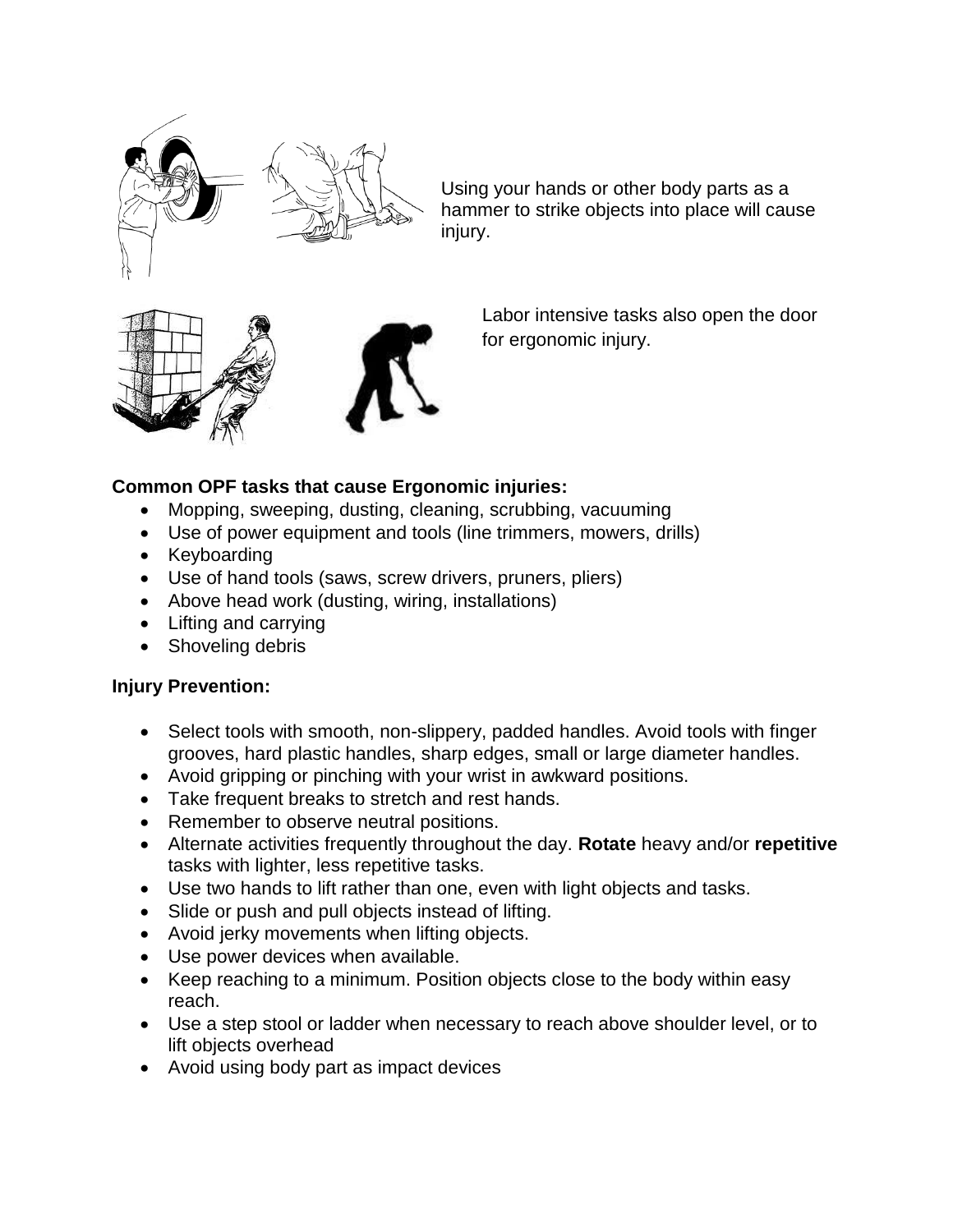- Use vises, clamps, or jigs to stabilize objects to avoid prolonged forceful gripping with the hand
- Use Protective Equipment when possible (anti-vibration gloves, anti-fatigue mats)

# **Work Station Setup**

To understand the best way to set up a computer workstation, it is helpful to understand the concept of neutral body positioning. This is a comfortable working posture in which your joints are naturally aligned. Working with the body in a neutral position reduces stress and strain on the muscles, tendons, and skeletal system and reduces your risk of developing a musculoskeletal disorder (MSD). The following are important considerations when attempting to maintain neutral body postures while working at the computer workstation:



- **Hands**, **wrists**, and **forearms** are straight, in-line and roughly parallel to the floor.
- **Head** is level or bent slightly forward, forward facing, and balanced. Generally it is in-line with the **torso** (keep ears, shoulders and hips in line with each other).
- **Shoulders** are relaxed and **upper arms** hang normally at the side of the body.
- **Elbows** stay in close to the body and are bent between 90 and 120 degrees.
- **Feet** are fully supported by the floor or a footrest may be used if the desk height is not adjustable.
- **Back** is fully supported with appropriate lumbar support when sitting vertical or leaning back slightly.
- **Thighs** and **hips** are supported by a well-padded seat and generally parallel to the floor.
- **Knees** are about the same height as the hips with the **feet** slightly forward.

Regardless of how good your working posture is, working in the same posture or sitting still for prolonged periods is not healthy. **You should change your working position frequently throughout the day in the following ways**:

- Make small adjustments to your chair or backrest.
- Stretch your fingers, hands, arms, and torso.
- Stand up and walk around for a few minutes periodically.